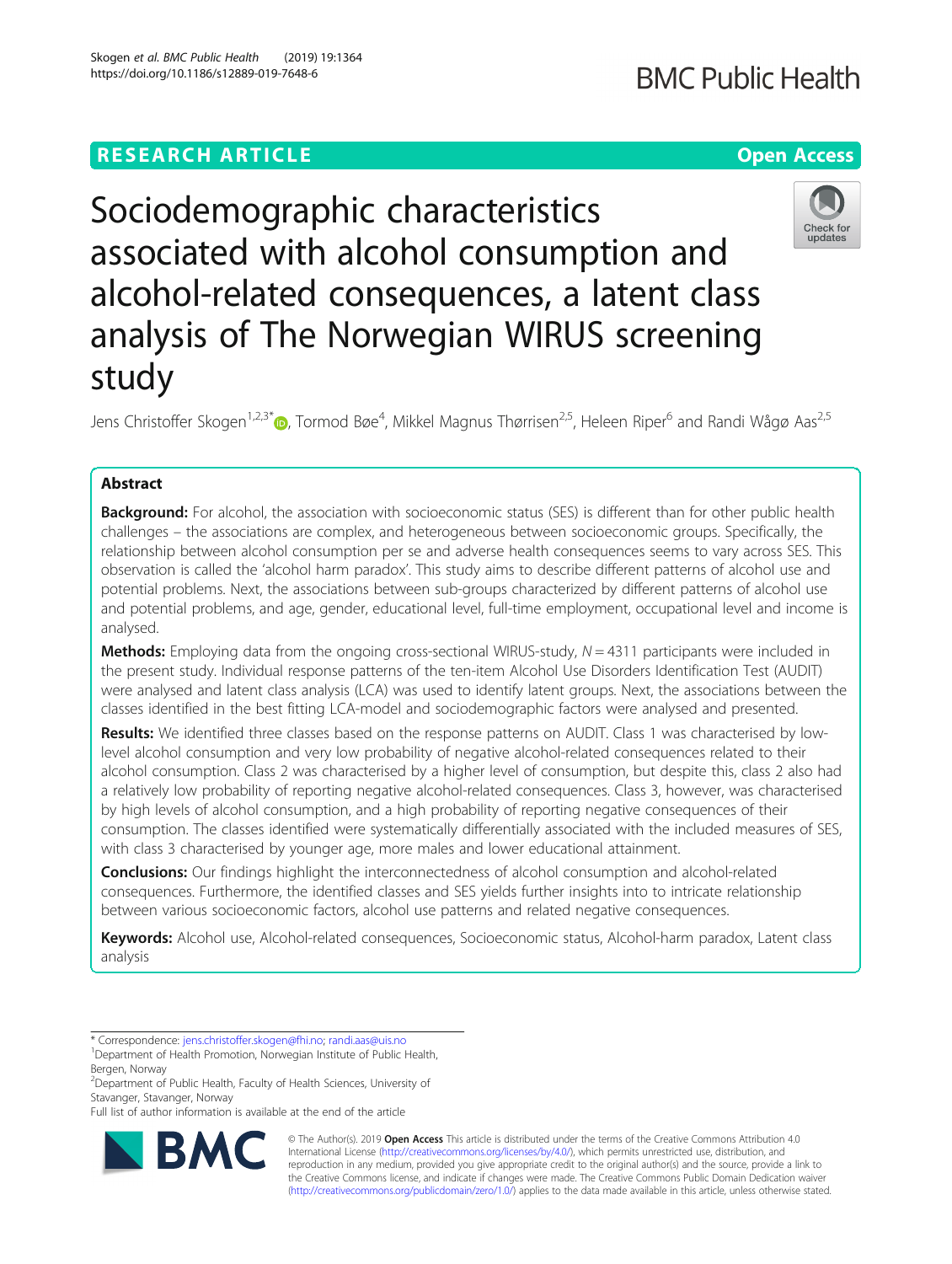#### Introduction

Alcohol use seems to be unlike other public health challenges when it comes the relationship with socioeconomic status (SES). Lower socioeconomic status is usually related to higher levels of disadvantageous health-related behaviour, such as less exercise, unhealthy diet and smoking [[1](#page-10-0)], resulting in negative health consequences for the individual. For alcohol, the associations are complex, and heterogeneous between socioeconomic groups [\[2](#page-10-0)]. Several studies indicate that individuals with higher socioeconomic status consume more alcohol compared to groups in lower social strata [[2](#page-10-0)]. There are exceptions to this pattern, however, and some find this association only among females and in particular countries [[3](#page-10-0), [4\]](#page-10-0). In a comparative study of 15 countries, it was for example reported that whereas heavy drinking was related to higher education among women in most countries, it was associated with lower education among men in specific countries, including Norway [[4](#page-10-0)]. Studies also find patterns of more bingeing and higher scores on the Alcohol Use Disorders Identification Test (AUDIT  $[5, 6]$  $[5, 6]$  $[5, 6]$  $[5, 6]$ ;) among men with lower SES  $[3, 4]$  $[3, 4]$  $[3, 4]$  $[3, 4]$ .

The complexity involved is evident as we observe the risks for negative consequences of alcohol consumption which appear higher among those with lower socioeconomic status compared to those with higher socioeconomic status despite similar consumption levels. This means that the relationship between alcohol consumption per se and adverse health consequences seems to be different across the socioeconomic spectrum, dubbed the 'alcohol harm paradox'. For each alcohol unit consumed, alcohol-related harm are greater among people with lower socioeconomic status [[7\]](#page-10-0). The mechanisms behind the 'alcohol harm paradox' is not very well understood [\[3,](#page-10-0) [8\]](#page-10-0). Broadly, putative mechanisms related to socioeconomic status can be divided into 'differential exposure' and 'differential vulnerability' [[9\]](#page-10-0); i.e. a situation where different groups have different exposures to a specific factor and a situation where the effect of a given exposure varies between groups, respectively. In relation to alcohol-harm, the most obvious a-priori candidate for differential exposure is the level of alcohol consumption. However, as highlighted in the 'alcohol harm paradox', a common finding is that alcohol consumption per se is lower in groups with lower socioeconomic status compared to groups in higher ends of the socioeconomic spectrum, despite higher levels of alcoholrelated harm in the former group. For instance, a systematic review and meta-analysis on socioeconomic differences in alcohol-attributable mortality concluded that differences in alcohol exposure does not fully explain the observed association between lower socioeconomic status and alcohol-attributable mortality [[10](#page-10-0)]. Several studies have modified this general finding somewhat, and called for a more detailed investigation into alcohol consumption patterns  $[8, 11-14]$  $[8, 11-14]$  $[8, 11-14]$  $[8, 11-14]$  $[8, 11-14]$  $[8, 11-14]$ . This may include investigating differential proportions at the extreme ends of the alcoholconsumption spectrum, amount consumed during one drinking session ('binge drinking'/'heavy episodic drinking'), density of drinking occasions (e.g. weekend heavy drinking), and type of beverage being consumed, as well as alcohol dependency. As a case in point, although the mean level of consumption in low SES groups is less than for higher SES groups, Lewer and colleagues (2016) found that lower SES groups also were more likely to drink at very high levels compared to other socioeconomic groups [[8\]](#page-10-0). This observation may in part help to explain the paradox. Still, Katikireddi and colleagues (2017) found that low socioeconomic status was consistently associated with raised alcohol-attributable harm (hospital admissions or death) compared to higher socioeconomic status despite controlling for weekly consumption and binge drinking [[15](#page-10-0)]. Other studies have qualified this finding and uncovered specific associations between alcohol-attributable conditions and socioeconomic status, where low - relative to high - socioeconomic status is related to some cancers, stroke, hypertension and liver disease [\[16\]](#page-11-0). It has also been suggested that it is not consumption per se that is related to increased morbidity and mortality among those with low socioeconomic status, but the clustering of adverse behaviours such as smoking, being overweight, poor diet and lack of exercise [\[17\]](#page-11-0). On the other hand, Böckerman and colleagues using twin data, thus accounting for shared genetic and environmental factors, reported that former drinkers and heavy drinkers had nearly 20% lower earnings compared to moderate drinkers [[18](#page-11-0)]. This finding was robust for controlling for potential confounders, such as pre-existing health and smoking.

In summary, to understand the underpinnings of the paradox there is a need for more studies investigating different aspects of alcohol consumption patterns and consequences of alcohol consumption and the relationship with socioeconomic status. Specifically, there is a need for studies that are able to distinguish groups based on their consumption patterns, the related negative consequences of these patterns and to determine the socioeconomic characteristics that defines those groups. By using a person-centered approach to explore different response patterns not only related to alcohol consumption but also related negative consequences this paper adds to the existing knowledge about what characterises different sub-groups based on their alcohol habits, and how these groups relates to pertinent socioeconomic indicators.

#### Aims

The overall aim is to identify and describe sub-groups of alcohol consumption and potential alcohol-related problems and investigate how these sub-groups relate to sociodemographic factors, including indicators of SES.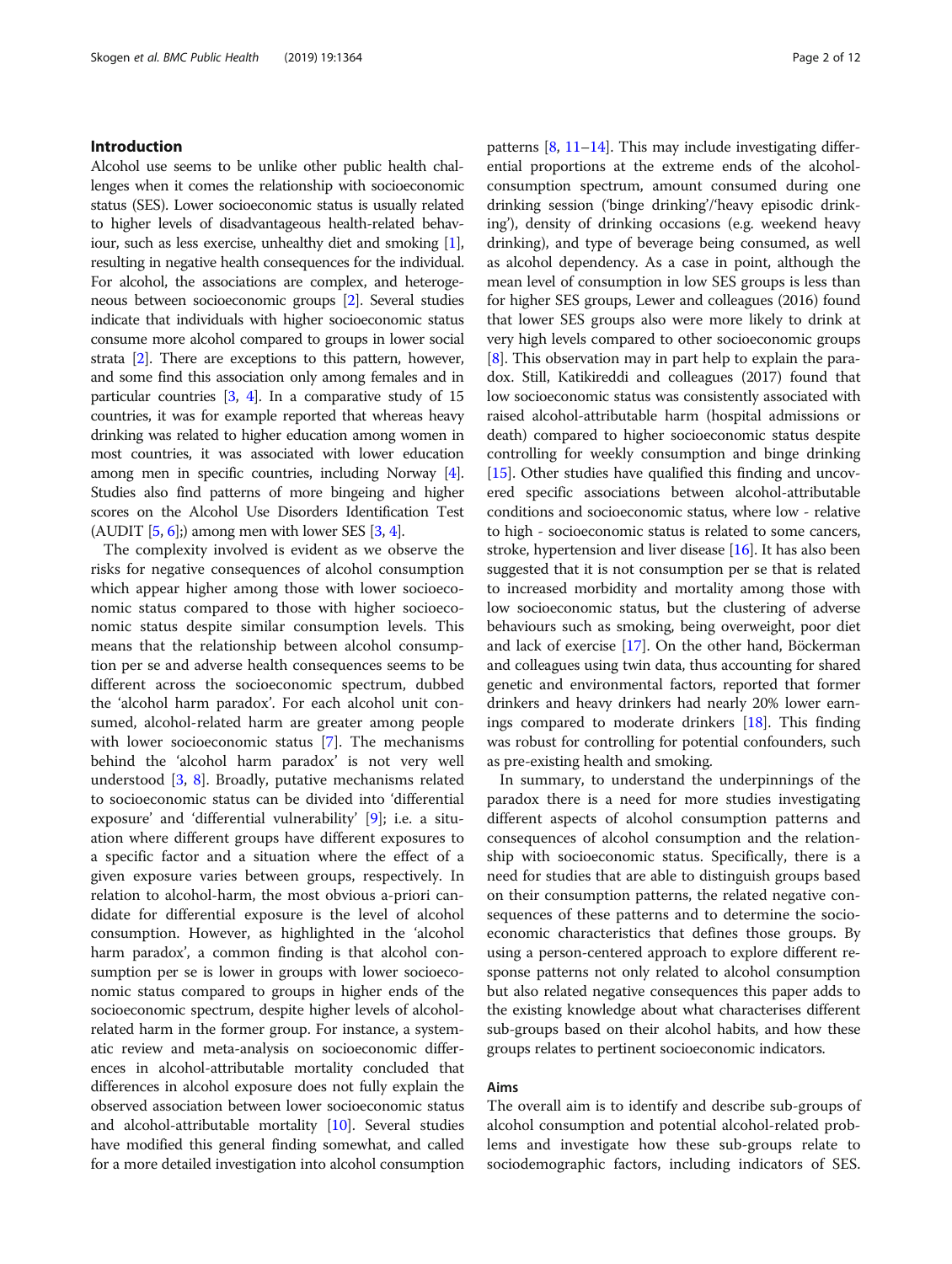This will be accomplished by a) investigating the individual response patterns of AUDIT and identify latent groups using latent class analyses (LCA). Next, b) the associations between the classes identified in the best fitting LCA-model and sociodemographic factors will be analysed and presented. The sociodemographic factors included are age, gender, educational level, employment level, occupational level and income.

#### Methods

#### Design and setting

The present study has a cross-sectional design, and is part of the ongoing Norwegian national WIRUS project ("Workplace Interventions preventing Risky Use of alcohol and Sick leave"). Data for the current study was obtained from the alcohol screening component of WIRUS project. More details and other results from the WIRUS can be found elsewhere [\[19](#page-11-0)–[24\]](#page-11-0).

#### Participants and data collection

In the WIRUS screening study, 20 large companies in Norway were recruited. These private  $(n = 8)$  and public sector  $(n = 12)$  companies employed approximately 18, 000 persons. Individual-level criteria for being included in the screening study were: a) aged 16–72, b) status as an employee (i.e., salaried person) (c) employed in a company served by one of the participating Occupational Health Service units, regardless of work division or geographical region, d) basic understanding of the Norwegian language, and e) provided written informed consent to participate. Included companies provided email addresses for all their employees. Employees ( $n =$ 18,000) were invited to participate by receiving a webbased questionnaire. A total of 5136 employees responded on the questionnaire (28.5%), while 4311 (24.0%) responded on relevant items for this study and thus constitute the final study sample.

#### AUDIT

A translated Norwegian full version of the AUDIT was used in the present study, consisting of 10 items measuring different aspects of alcohol habits during the last 12 months and potential negative consequences of these alcohol habits  $[5, 6]$  $[5, 6]$  $[5, 6]$ . A recent confirmatory factor analysis of AUDIT based on the WIRUS-study concluded that AUDIT consists of one factor, and that there were no indications of differences in the factor structure or metric across gender [[22\]](#page-11-0). All 10 items were used as individual indicators in the latent class analysis.

#### Covariates

Gender, age and educational level was recorded based on self-report information. Age was divided into five groups for the purposes of this study: 18–29, 30–39, 40–

49, 50–59, and  $\geq 60$  years. Educational level was recorded as a four-level variable, discriminating between primary/ lower secondary, upper secondary, university/college ≤4 years, and university/college > 4 years.

#### Full-time employment

The participants could indicate the current percentage of employment. In the present study the variable fulltime employment was divided into those with less than full-time employment (< 100%) and those with full-time (37.5 h a week) or more.

#### Occupational level

The participants could indicate their occupational level according to four categories: 1) Employee, 2) Middle management, 3) Upper management and 4) Other (e.g. substitute, apprentice). Four percent indicated 'other' as occupational level and were excluded from this study due to the lack of specificity of the content. The three former categories were retained and used in the present study.

### Income

The yearly household income was asked for in an openended question. In the present study, income was used as quintiles to mitigate potential problems regarding distribution and misclassification. A little over 5 % ( $N = 228$ ) had missing information about yearly family income.

#### Statistical analysis

#### Identification of number of classes and description of retained classes

Latent class analysis (LCA) was used to identify subsets of participants who shared a similar response pattern on the ten items of AUDIT. LCA can be understood as a person-centred approach that estimates the number of latent classes that can be discerned based on the total pool of individual response patterns. By using latent class analysis we tried to identify groups based on their pattern of responses across all 10 AUDIT items rather than merely using previously established cut-points or simple combinations of summed scores. The LCAapproach can be useful for exploring patterns in the data beyond a priori established categories, and may reveal sub-groups which are not directly observable by the indicators [\[25](#page-11-0)]. The approach is probabilistic rather than deterministic, and when deciding on the number classes to retain statistic criteria, parsimony and meaningfulness of the classes should be collectively considered [[25\]](#page-11-0). The following statistical criteria were used to decide on the number of classes to retain: Consistent Akaike information criterion (AIC), Bayesian information criterion (BIC) and adjusted BIC (aBIC) [[26\]](#page-11-0), where lower values indicate better model fit (Table [1](#page-3-0)). Also, we used entropy to assess the quality of classification (ranging from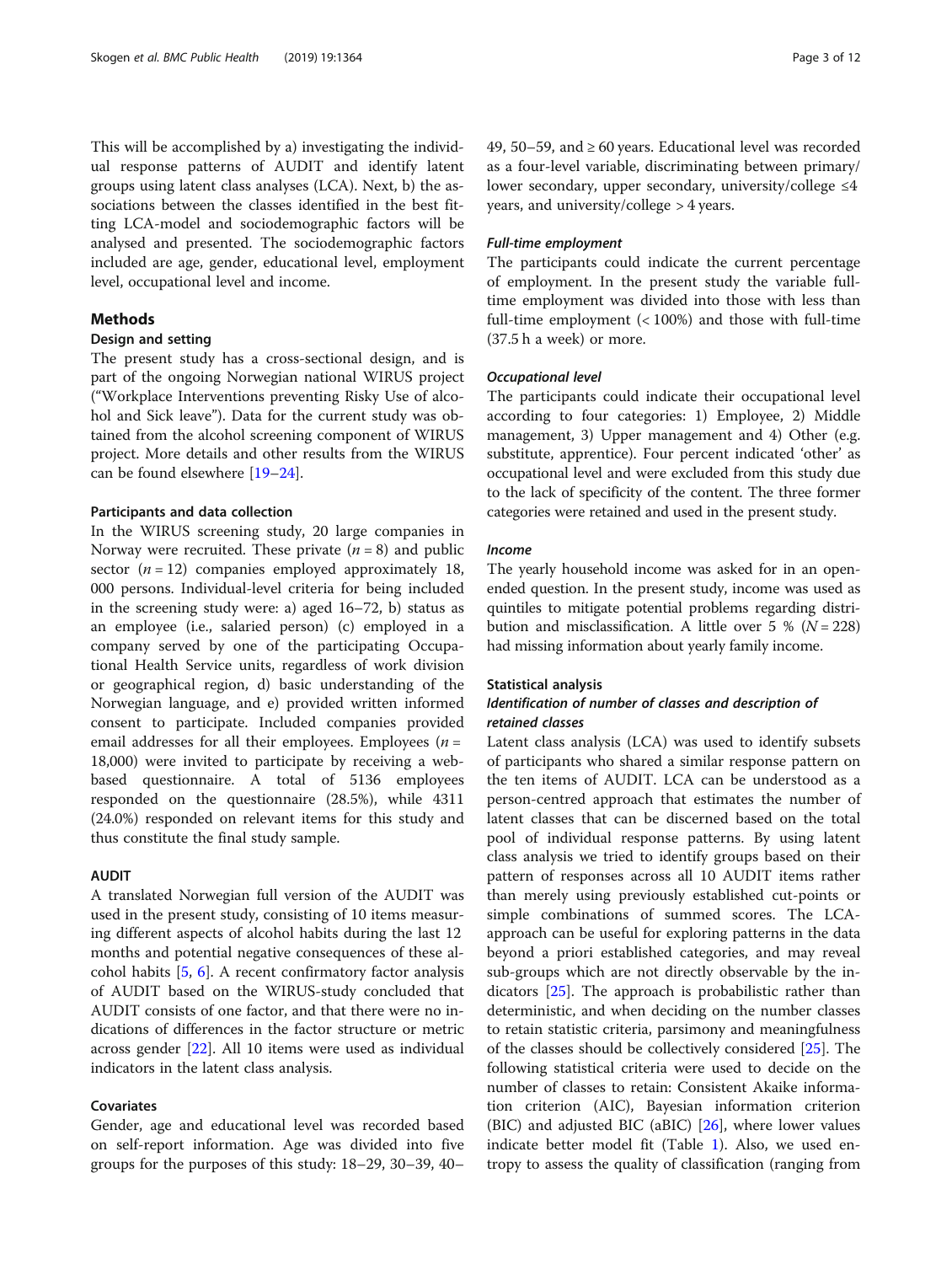| Model     | log-likelihood | resid. df | <b>BIC</b> | aBIC      | <b>CAIC</b> | Likelihood-ratio | Entropy                  | <b>VLMR-LRT</b>          | LMR-A-LRT   |
|-----------|----------------|-----------|------------|-----------|-------------|------------------|--------------------------|--------------------------|-------------|
| class     | $-24.274.68$   | 4278      | 48.825.54  | 48.720.68 | 48.858.54   | 10.949.552       | $\overline{\phantom{m}}$ | $\overline{\phantom{0}}$ | $-$         |
| 2 classes | $-21.761.46$   | 4244      | 44.083.64  | 43.870.74 | 44.150.64   | 5923.110         | 0.769                    | p < .0001                | p < .0001   |
| 3 classes | $-21.050.71$   | 4210      | 42.946.68  | 42.625.74 | 43.047.68   | 4501.606         | 0.825                    | p < .0001                | p < .0001   |
| 4 classes | $-20.855.28$   | 4176      | 42.840.36  | 42.411.39 | 42.975.36   | 4110.743         | 0.755                    | $p = .7537$              | $p = .7537$ |
| 5 classes | $-20.681.74$   | 4142      | 42.777.83  | 42.240.82 | 42.946.83   | 3763.674         | 0.758                    | $p = .5294$              | $p = .5306$ |

<span id="page-3-0"></span>Table 1 Comparison of model fit from 1 to 5 classes

Bold indicates statistically significant differences

BIC Bayesian Information Criteria

AIC Aikaike Information Criteria

VLMR-LRT Vuong-Lo-Mendell-Rubin likelihood-ratio test for k-1 versus k classes

LMR-A-LRT Lo-Mendell-Rubin adjusted likelihood-ratio test for k-1 versus k classes

0 to 1 with higher values indicating better discrimination between classes), as well as the likelihood-ratio between the different models. The LCA was done iteratively, beginning with one class (i.e. similar response patterns across all participants), and increasing the number of classes up to 5. For each iteration, likelihood-ratio tests were employed to determine whether a model with one more class performs better than k-1 classes (Vuong-Lo-Mendell-Rubin likelihood ratio test and Lo-Mendell-Rubin adjusted likelihood-ratio test). After identification of the number of classes that best fitted the data, the response patterns across AUDIT items was presented for each of the classes (Fig. 1). As the AUDIT items differ in number of response options, the response patterns were also presented as binary variables differentiating between scoring 0 and more than zero (i.e. endorsing an item) of the probability of endorsing that particular item (Table [2](#page-4-0)).

#### Exploratory post-hoc latent class analyses

In an effort to explore the robustness of our identified classes we also performed two sets of exploratory posthoc latent class analyses in two different sub-samples. The first sub-sample consisted of those scoring 8 or more on AUDIT which is the conventional cut-off for differentiating between low risk drinking and risky drinking [\[5](#page-10-0)]. The second sub-set consisted of those most likely to belong to class 3 described below. In each sub-sample we performed LCA to see if more than one class could be identified.

#### Association with covariates

The association between covariates and the latent classes was done using two different steps. First, the association between most likely class membership and covariates was estimated using traditional multiple logistic regression models with most probable manifest class membership as

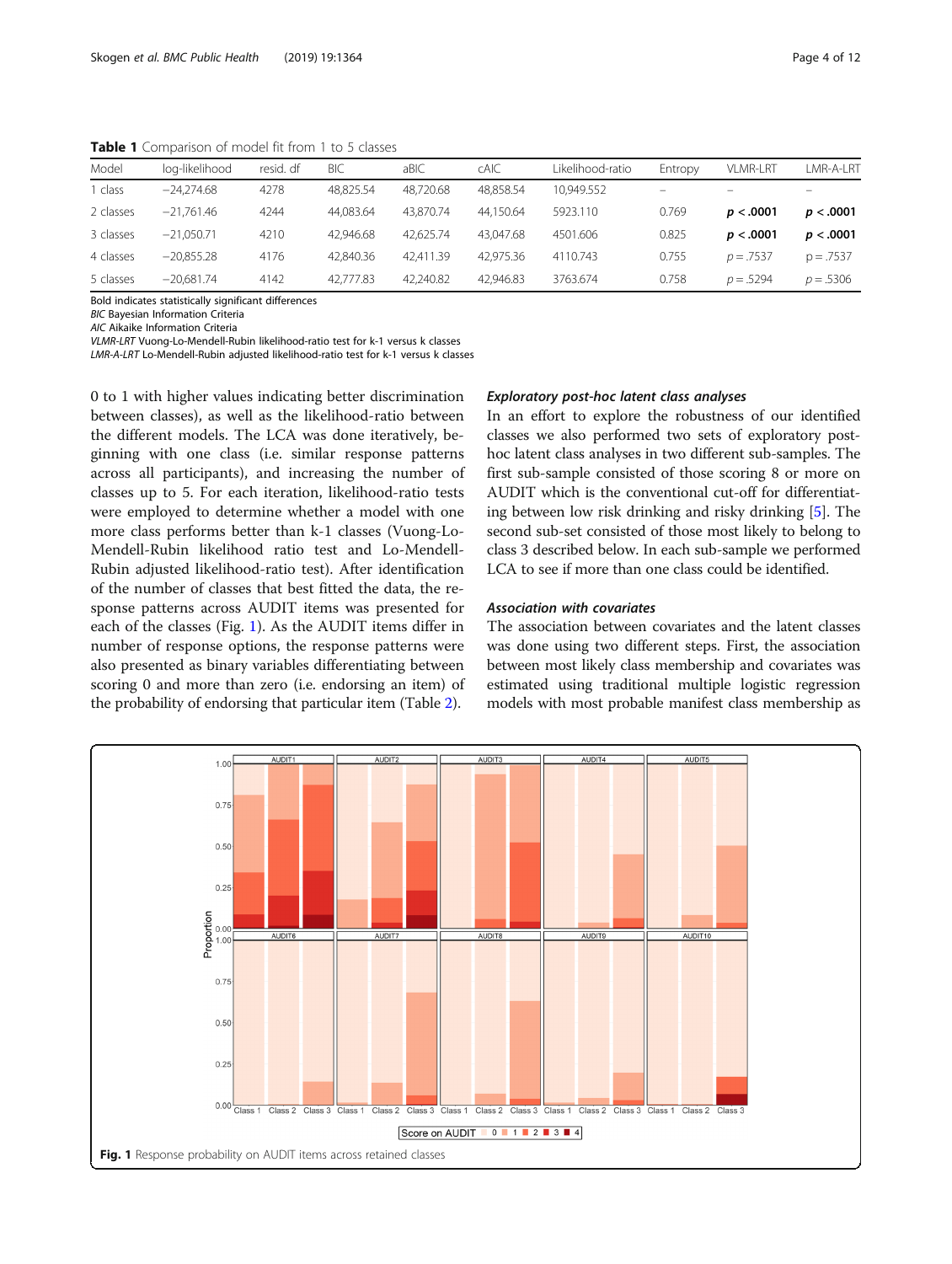#### <span id="page-4-0"></span>Table 2 Probability of endorsing (scoring more than 0) on AUDIT items across retained classes

|                                                                                         | Class 1<br>(38.2%) | Class 2<br>(47.2%) | Class 3<br>$(14.6\%)$ |
|-----------------------------------------------------------------------------------------|--------------------|--------------------|-----------------------|
| Item 1                                                                                  |                    |                    |                       |
| 'How often do you have a drink containing alcohol'                                      | 81.2%              | 99.8%              | 100.0%                |
| Frequency (Never 1x or less a month; 2-4x a month; 2-3x a week; 4x or more a week)      |                    |                    |                       |
| Item 2                                                                                  |                    |                    |                       |
| 'How many drinks containing alcohol do you have on a typical day when you are drinking' | 17.9%              | 64.7%              | 87.6%                 |
| Quantity (1-2 drinks; 3-4 drinks; 5-6 drinks; 7-9 drinks; 10 or more drinks)            |                    |                    |                       |
| Item 3                                                                                  |                    |                    |                       |
| 'How often do you have six or more drinks on one occasion'                              | 0.1%               | 93.7%              | 99.1%                 |
| Heavy episodic drinking (Never; Seldom; Monthly; Weekly; Daily)                         |                    |                    |                       |
| Item 4                                                                                  |                    |                    |                       |
| 'How often have you found that you were not able to stop drinking'                      | 0.1%               | 4.0%               | 45.2%                 |
| Not able to stop drinking (Never; Seldom; Monthly; Weekly; Daily)                       |                    |                    |                       |
| Item 5                                                                                  |                    |                    |                       |
| 'How often have you failed to do what was normally expected of you because of drinking' | 0.3%               | 8.4%               | 50.5%                 |
| Failed to do what is expected (Never; Seldom; Monthly; Weekly; Daily)                   |                    |                    |                       |
| Item 6                                                                                  |                    |                    |                       |
| 'How often have needed a first drink in the morning [] after a heavy drinking session'  | 0.1%               | 0.9%               | 14.4%                 |
| (Never; Seldom; Monthly; Weekly; Daily)                                                 |                    |                    |                       |
| Eye-opener                                                                              |                    |                    |                       |
| Item 7                                                                                  |                    |                    |                       |
| 'How often have you had a feeling of guilt or remorse after drinking'                   | 1.6%               | 13.8%              | 68.5%                 |
| Guilt (Never; Seldom; Monthly; Weekly; Daily)                                           |                    |                    |                       |
| Item 8                                                                                  |                    |                    |                       |
| 'How often have you been unable to remember what happened [] because of you drinking'   | 0.1%               | 7.0%               | 63.3%                 |
| Memory loss (Never; Seldom; Monthly; Weekly; Daily)                                     |                    |                    |                       |
| Item 9                                                                                  |                    |                    |                       |
| 'Have you or someone else been injured because of you drinking'                         | 1.6%               | 4.4%               | 19.8%                 |
| Injury (No; Yes, but not during the last year; Yes, during the last year)               |                    |                    |                       |
| Item 10                                                                                 |                    |                    |                       |
| 'Have others been concerned about your drinking or suggested you cut down'              | 0.8%               | 0.7%               | 17.3%                 |
| Concern/Cut-down (No; Yes, but not during the last year; Yes, during the last year)     |                    |                    |                       |

Items 1–8 have five levels yielding scores between 0 and 4

Items 9 and 10 have three levels yielding the score 0, 2 or 4

Class 1: 'Low-level consumption, no negative consequences'

Class 2: 'Moderate level consumption, almost no negative consequences'

Class 3: 'Higher-level consumption, prone to negative consequences'

the dependent variable (Fig. [2\)](#page-5-0). Second, the association was estimated using the 3-step approach recommended by Vermunt [\[27\]](#page-11-0) and available in Mplus as the 'R3STEP' procedure [\[28\]](#page-11-0). The latter procedure yields estimates from multiple logistic regression models while also taking into account the probabilistic nature of the LCA approach (Table [3\)](#page-6-0). The associations were estimated for each covariate separately. Only the odds ratios with  $p$ -values from the R3STEP-procedure is presented, as both approaches yielded very similar results. R [\[29\]](#page-11-0) and the poLCA package [[30](#page-11-0)] was used for the initial LCA, while inclusion of covariates using the 'R3STEP'-procedure as well as likelihoodratio tests was done in the Mplus statistical package version 8 [\[31](#page-11-0)].

### Ethical considerations

The study was approved by the Regional Committee for Medical and Health Research in Norway (REK) (approval no. 2014/647). Participants provided written informed consent upon participation.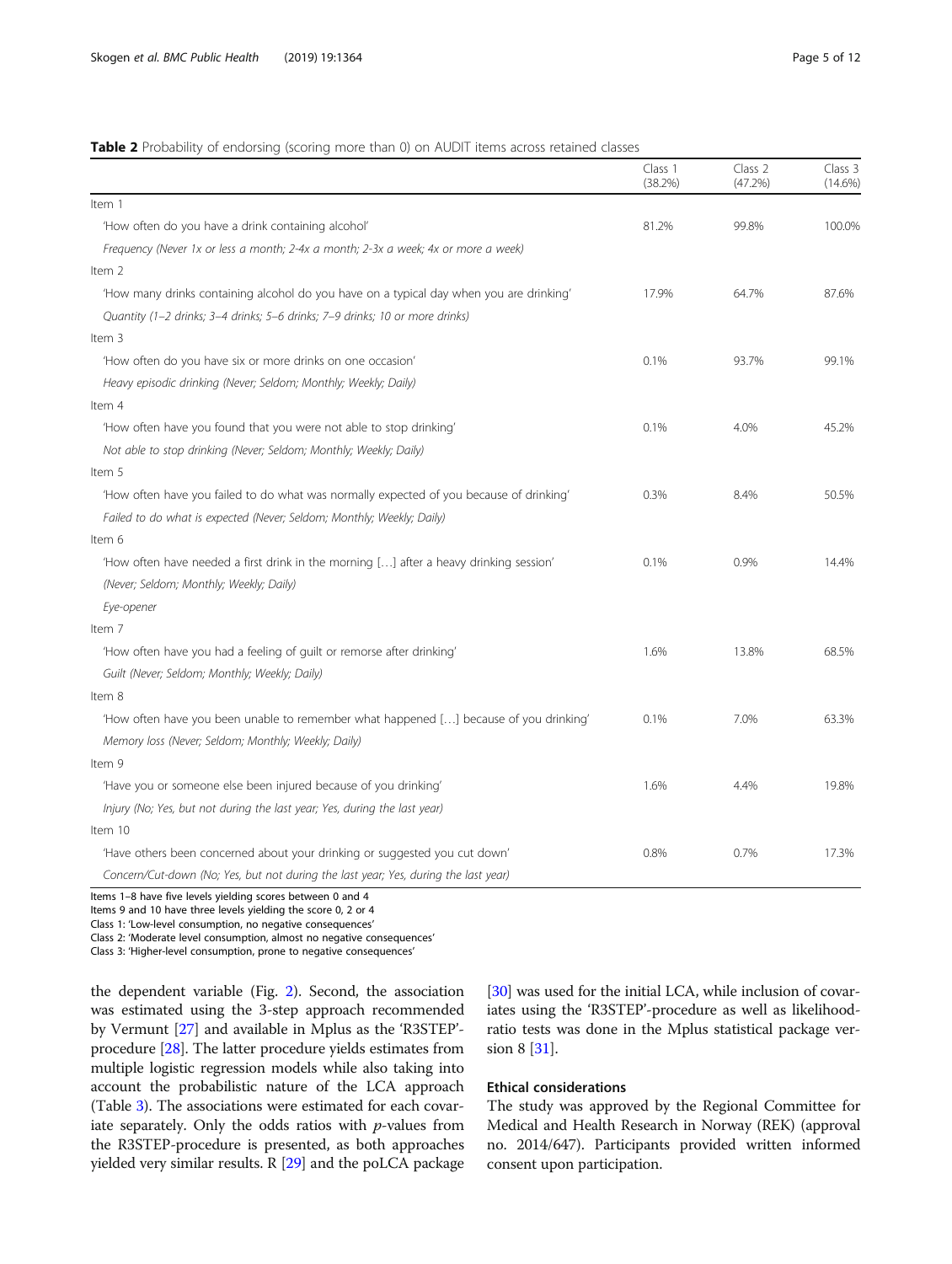

<span id="page-5-0"></span>

#### Results

Among the eligible participants, 67% were female, and the mean age for the eligible participants was 45.0 (standard deviation 11.6) years. Only one in forty reported primary/lower secondary education, 24% reported upper secondary, 34% reported  $\leq 4$  years of university/ college education, while 40% reported more than four years of university/college education. Almost 80% reported full-time employment or more, the most common occupational level was employee (81%), and 17% were middle management. The median reported household income was 918,000 Norwegian Kroner (NOK; approximately 91,890€ September 2019), with an interquartile range of 530,000 NOK (53,050€).

#### Number of classes

Compared with a 1-class solution, there was a substantial decrease in the values related to model fit for a 2 class solution (Table [1\)](#page-3-0). There was a further substantial decrease when moving from a 2- to a 3-class solution, while the entropy increased from 0.769 to 0.825. When estimating more than 3 classes, however, the decrease in values related to model fit was comparatively small, and a drop in entropy was also observed. The likelihoodratio tests also indicated there was no statistical improvement of the model by allowing for more than three classes. Based on this, and after visual inspection of the meaningfulness of classes 2, 3 and 4, it was decided to retain the 3-class solution.

#### Characteristics of retained classes

For class 1 there was a relatively high probability (81.2%) for endorsing (scoring more than 0 points) on item 1, but a rather low probability (17.9%) for endorsing item 2 (for more details see Fig. [1](#page-3-0) and Table [2\)](#page-4-0). For the rest of the items, the probability of endorsing was negligible. The mean sum score for class 1 was 1.6 (median 1, interquartile range 1–2).

For class 2 there was very high probability for endorsing item 1 (99.8%) and 3 (93.7%), and relatively high probability of endorsing item 2 (64.7%). For the rest of the items the probability of endorsing ranged from negligible (item 6 and 10) to relatively low (items 4, 5, 7, 8 and 9). The mean sum score for class 2 was 4.3 (median 4, interquartile range 3–5).

All the members of class 3 scored endorsed item 1 (100%) and had a very high probability of endorsing item 2 (87.6%) and item 3 (99.1%). Furthermore, there was over 50% probability endorsing item 5, 7 and 8, while the probability for endorsing item 4 was 45.2%. The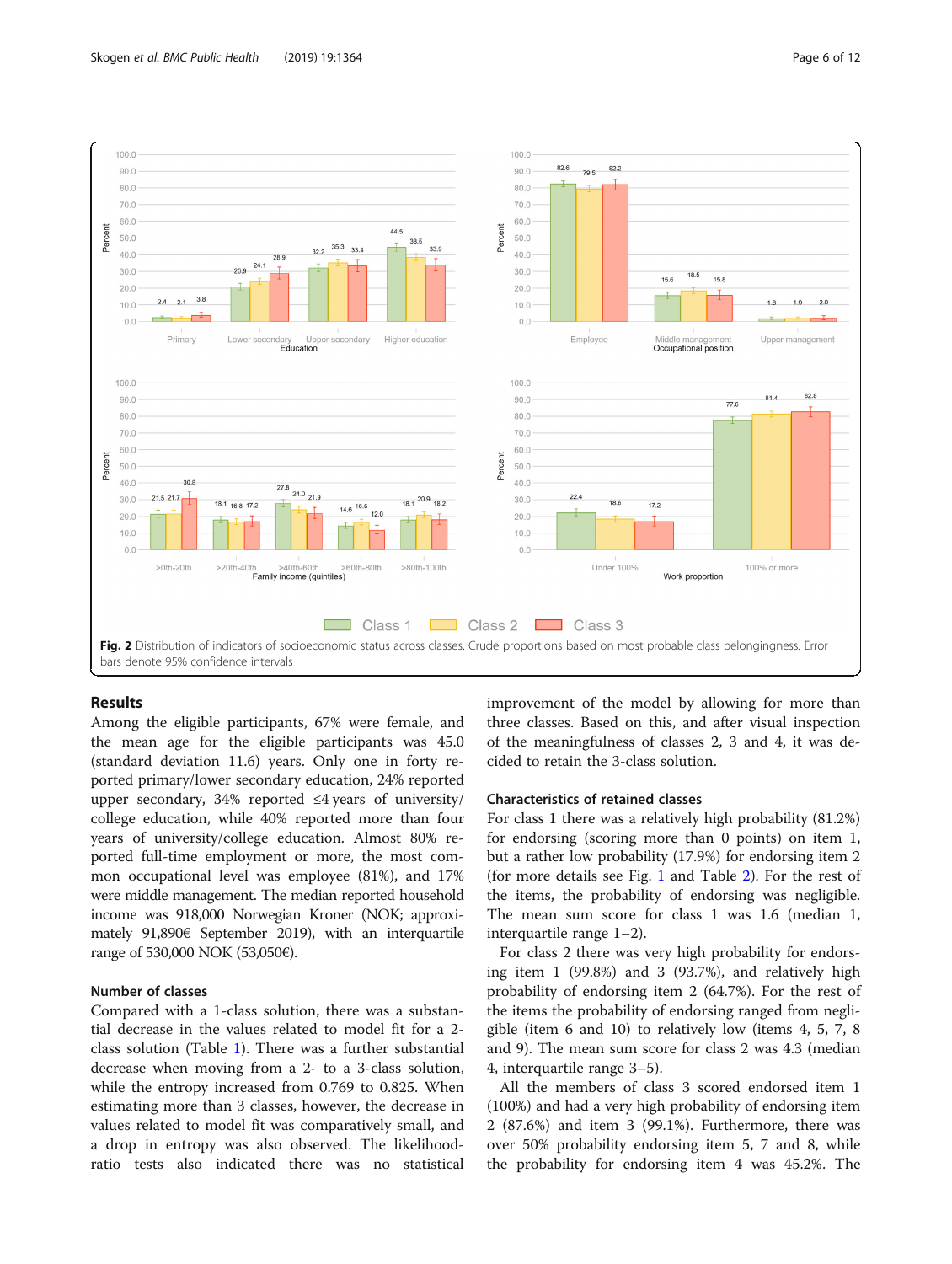<span id="page-6-0"></span>

|                                                                             | (S.E.; p-value)<br>Age                                                                                                                                                                                                                                                                                                                                                                                                                       | (S.E.; p-value)<br>Gender          | (S.E.; p-value)<br>Education                                                      | Occupational level <sup>a</sup><br>(S.E.; p-value) | Full-time employment<br>(S.E.; p-value)                                                                                                         | Income (quintiles) <sup>b</sup><br>(S.E.; p-value) |
|-----------------------------------------------------------------------------|----------------------------------------------------------------------------------------------------------------------------------------------------------------------------------------------------------------------------------------------------------------------------------------------------------------------------------------------------------------------------------------------------------------------------------------------|------------------------------------|-----------------------------------------------------------------------------------|----------------------------------------------------|-------------------------------------------------------------------------------------------------------------------------------------------------|----------------------------------------------------|
| Jnadjusted                                                                  |                                                                                                                                                                                                                                                                                                                                                                                                                                              |                                    |                                                                                   |                                                    |                                                                                                                                                 |                                                    |
| Class 2 (ref) vs 1                                                          | 1.38 (.044; $p < 0.001$ )                                                                                                                                                                                                                                                                                                                                                                                                                    | (139; p < 0.001)<br>ד.<br>ב        | $1.13(.049; p = .009)$                                                            | $0.84(.070; p = .024)$                             | $0.79$ $(0.070; p = .002)$                                                                                                                      | $0.95(.025; p = .031)$                             |
| Class 3 (ref) vs 1                                                          | 1.65 (.080; $p < 0.001$ )                                                                                                                                                                                                                                                                                                                                                                                                                    | 3.30 (.357; $p < 0.001$ )          | 1.38(.083; p < 0.001)                                                             | $0.98(.121; p = .849)$                             | $0.70$ $(.094; p = .002)$                                                                                                                       | 1.13 $(.045; p = .005)$                            |
| Class 3 (ref) vs 2                                                          | $1.19$ $(0.059; p = 0.01)$                                                                                                                                                                                                                                                                                                                                                                                                                   | (210; p < 0.001)<br>$\frac{34}{5}$ | $1.22(.075; p = .003)$                                                            | 1.16 (.146; $p = 273$ )                            | $0.89(126; p = 397)$                                                                                                                            | 1.19(.050; p < 0.001)                              |
| Fully adjusted <sup>c</sup>                                                 |                                                                                                                                                                                                                                                                                                                                                                                                                                              |                                    |                                                                                   |                                                    |                                                                                                                                                 |                                                    |
| Class $2$ (ref) vs $1$                                                      | 1.51 $(.054; p < 0.001)$                                                                                                                                                                                                                                                                                                                                                                                                                     | (169; p < 0.001)<br>1.87           | 1.28 $(.064; p < 0.001)$                                                          | $0.83$ (.075; $p = .022$ )                         | $0.86$ (.088; $p = 102$ )                                                                                                                       | $0.90$ (.026; $p < 0.001$ )                        |
| Class 3 (ref) vs 1                                                          | $1.77$ (.096; $p < 0.001$ )                                                                                                                                                                                                                                                                                                                                                                                                                  | (425, p < 0.001)<br>3.45           | $1.44$ $(.103, p < 0.001)$                                                        | $0.87$ (.122; $p = 278$ )                          | $0.76(.123; p = .046)$                                                                                                                          | 1.06 $(.051; p = .227)$                            |
| Class 3 (ref) vs 2                                                          | $1.18(.065; p = .006)$                                                                                                                                                                                                                                                                                                                                                                                                                       | (223; p < 0.001)<br><b>1.85</b>    | 1.13 $(.081, p = .117)$                                                           | 1.05 $(148; p = .749)$                             | $0.88$ (.148; $p = 420$ )                                                                                                                       | $1.18(.059; p = .002)$                             |
| Bold indicates statistical significance at $p < 05$<br>S.E.: standard error | <sup>a</sup> N = 173 deleted observations due to missing specific information regarding occupational level<br>Ref: Reference (base) class for comparison of two classes (multinomial logistic regression)<br>PN = 228 deleted observations due to missing information regarding family income<br>Model include age, gender, education, occupational level, full-time<br>Reference categories for covariates: age (18-29 yrs), gender (male), |                                    | employment, income and company in same multinomial logistic regression (N = 3925) |                                                    | education (primary/lower seconday), occupational level (employee), full-time employment (less than full-time employment), income (1st quintile) |                                                    |

Table 3 Comparison of class belongingness across covariates

Table 3 Comparison of class belongingness across covariates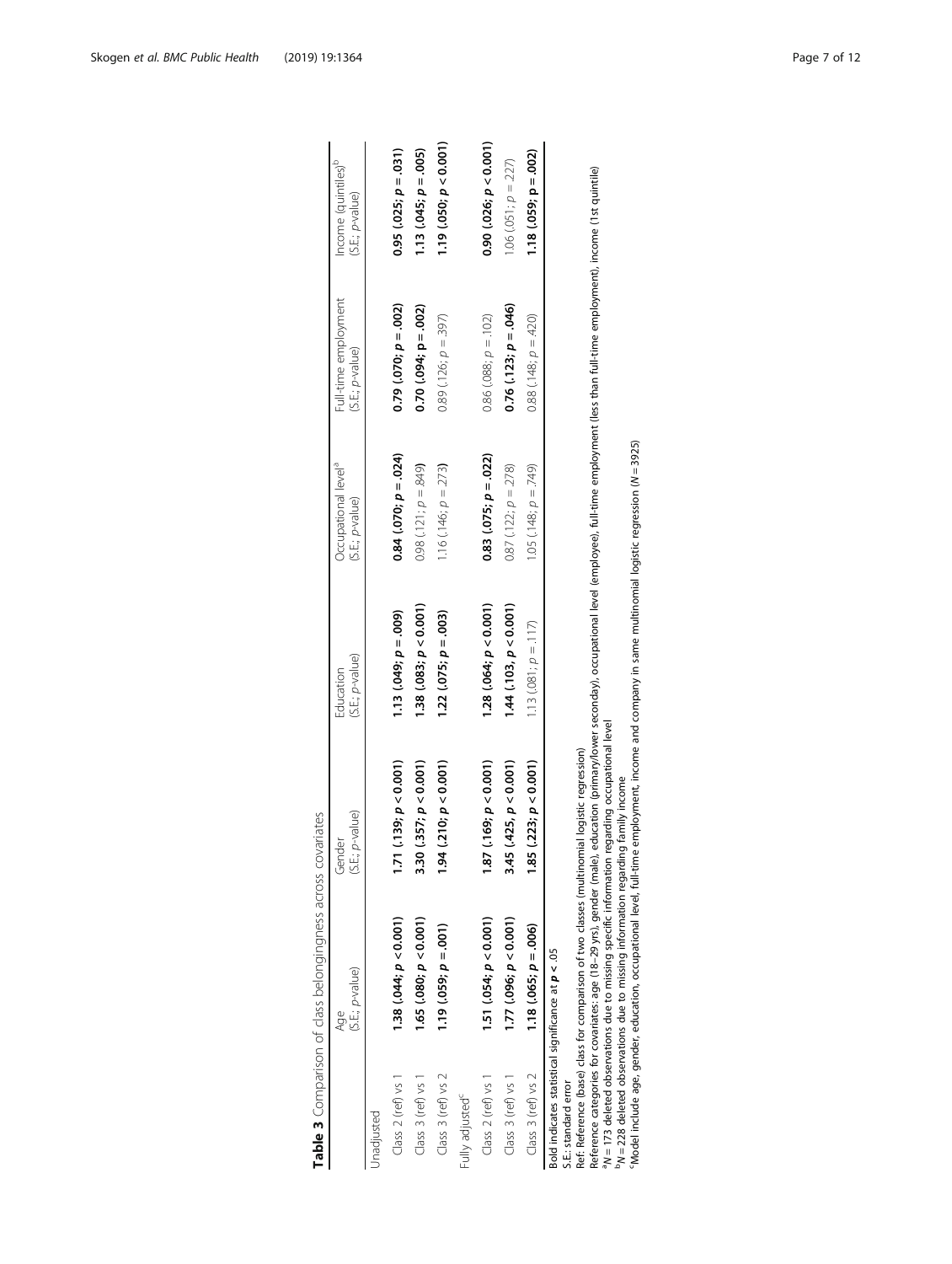probability for endorsing the rest of the items (items 6, 9 and 10) was moderate ranging between 14.4 and 19.8%. The mean sum score for class 3 was 9.4 (median 9, interquartile range 7–10).

Based on the response patterns of the classes, they were characterised as follows: 'Class 1: Low-level consumption, no negative consequences' (38.2%), 'Class 2: Moderate level consumption, almost no negative consequences (47.2%)', and 'Class 3: Higher-level consumption, prone to negative consequences (14.6%)'.

#### Exploratory post-hoc latent class analyses

The post-hoc analysis of the sub-group defined by those scoring 8 or above on the AUDIT-sum score  $(n = 486)$ did not indicate more than one class as the fit indices were only marginally improved with increasing number of classes (data not shown). Furthermore, the likelihoodratio tests did not support more than one class (both pvalues > 0.05 for 2 classes versus 1 class). Additional sub-group analysis was performed by establishing a subgroup for those most with most likely membership to 'Class 3: Higher-level consumption, prone to negative consequences'  $(n = 629)$ . Also in this sub-group there was little support for more than 1 class based on the fit indices (data not shown), which was supported by the likelihood-ratio tests (both  $p$ -values for  $> 0.05$  for 2 classes vs 1 class). The post-hoc latent class analyses did not support additional classes beyond those identified in the main analysis.

#### Class belongingness and covariates

When comparing class 1 with class 2, there was an increased odds of belonging to class 1 with increasing age (odds ratio (OR) 1.38), being female (OR 1.71), having higher education (OR 1.13), while there was a decreased odds of having a higher occupational level (i.e. managerial role; OR 0.84), full-time employment (OR 0.79) and higher income (OR 0.95; Table [3\)](#page-6-0). In the adjusted model the same pattern of associations were observed but the association with full-time employment was no longer statistically significant (see Fig. [2](#page-5-0) for crude proportion across indicators of socioeconomic status and Table [3\)](#page-6-0).

When comparing class 1 with class 3, there was an increased odds of belonging to class 1 with increasing age (OR 1.65), being female (OR 3.30), having higher education (OR 1.38) and higher income (OR 1.13), while there was a decreased odds of having a full-time employment (OR 0.70). There was no difference between class 1 and 3 with regards to occupational level. In the adjusted model a similar pattern was observed, but the difference in income was no longer statistically significant (Table [3\)](#page-6-0).

When comparing class 2 with class 3, there was an increased odds of belonging to class 2 with increasing age (OR 1.19), being female (OR 1.94), having higher

education (OR 1.22) and higher income (OR 1.19). There was no difference between class 2 and 3 with regards to occupational level or full-time employment. In the adjusted model, the associations were similarly patterned, but education was no longer significant.

Overall, there were only small differences between the crude association estimates and the adjusted ones, and four associations were rendered non-significant (Table [3\)](#page-6-0).

Upon investigating the distribution of socioeconomic status across the three classes, some notable differences are worth mentioning (Fig. [2\)](#page-5-0): Those belonging to class 3 report a higher proportion of only primary education (3.8%) and a lower proportion of higher education (33.9%) compared to the two other classes (Fig. [2](#page-5-0)). On the other hand, class 1 reported a substantially higher proportion of higher education (44.5%) compared to the remainder. Furthermore, over 30% of those belonging to class 3 reported a family income in the lowest quintile, compared to around 22% in the other classes.

#### **Discussion**

#### Main findings

In the present study, we found support for 3 substantive classes based on the response patterns on AUDIT in a cohort of Norwegian workers. Class 1 could adequately be described in terms of low-level alcohol consumption both with regards to frequency and intensity/'binge drinking', as well as reporting a very low probability of negative consequences (as measured by items 4–10 on AUDIT) related to their alcohol consumption. Class 2 was characterised by a higher level of consumption both in terms of frequency and intensity, but despite this, class 2 also had a relatively low probability of reporting any negative consequences related to their alcohol consumption. The last class, however, was characterised by even higher levels of frequency and intensity of consumption, as well as a rather high probability of reporting negative consequences of their consumption. Exploratory post-hoc analyses did not support additional classes in sub-group analyses.

In relation to the included covariates, important differences were observed across classes. For age, gender and education, class 1 was characterised by older age, a higher proportion of females and higher educational attainment, and class 3 by younger age, more males and lower educational attainment. Class 2 fell somewhere in between these two classes with regards to these factors. For income, class 2 was characterised by higher income compared to the other classes, and class 3 were characterised by the lowest level of income. Comparing workrelated factors, the differences were less overarching, and occupational level only differed between class 1 and class 2, where the latter class was characterised by higher occupational level. For full-time employment, class 1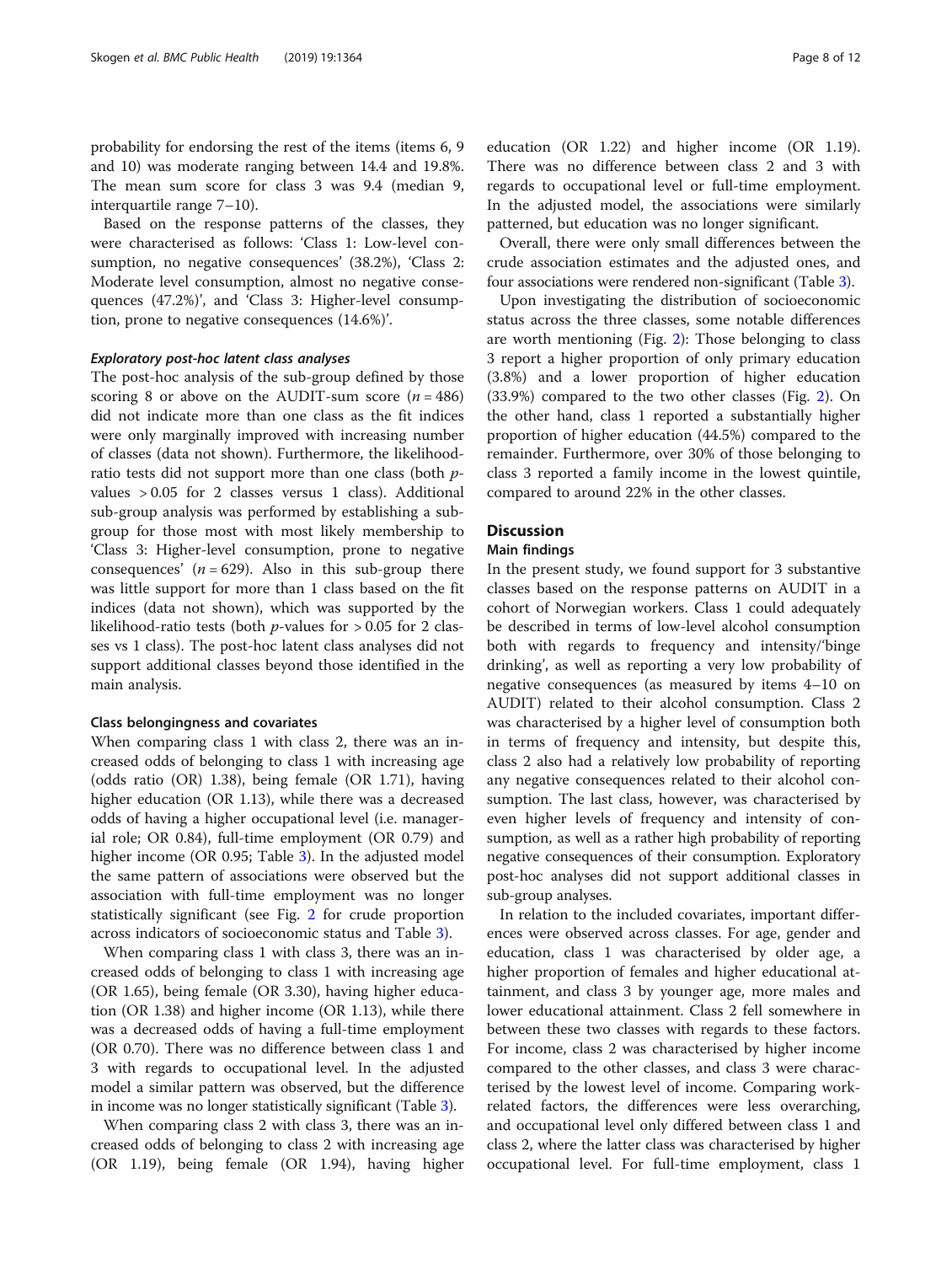was more likely to report less 100% occupation compared to the remaining classes. In the adjusted models, four of the associations were rendered non-significant, but only small changes to the point estimates were observed indicating little confounding. No other differences were observed between classes for the included covariates.

#### Interpretation of findings

The three different classes we identified makes intuitively sense with regards to the relationship between alcohol consumption patterns (AUDIT items 1–3) and self-reported alcohol-related consequences (AUDIT items 4–10). Our results also yields indirect support for the conventional cut-point of 8 for alcohol-related problems as the central tendency scores (mean and median) of the class described as 'higher-level consumption, prone to negative consequences' (class 3) was close to the suggested cut-point while the other classes central tendency scores were well below [\[5](#page-10-0)]. The general distribution of age, gender and education across classes is in line with previous findings from the WIRUS-study where cut-points and the sum score of AUDIT was used [[21\]](#page-11-0). With regards to findings from other studies, we found that income and occupational level is independently differentially associated with the retained classes in mostly expected ways [[3](#page-10-0), [12](#page-10-0), [32](#page-11-0)]. However, we also found that those with lower occupational level (compared to class 2), less income (compared to class 2) and less than 100% employment (compared to class 2 and 3) are more likely to belong to the low risk class (class 1), even though they are more likely to report higher education in this class (compared to class 2 and 3). This could be due to gender differences in the association between education and occupational for women) [[33\]](#page-11-0), and not a reflection of actual disparities between education and the other socioeconomic indicators in relation to alcohol. This notion was, however, not reflected in our findings as there was only small changes from unadjusted to adjusted estimates, despite the tendency for socioeconomic factors to cluster and co-vary. Residual confounding is however always an issue and it is possible that inclusion of other unmeasured covariates would have yielded greater evidence for confounding.

Some previous studies have adjusted for drinking patterns when investigating the association between SES and alcohol-related consequences [[12,](#page-10-0) [15\]](#page-10-0). Our findings indicate that individual drinking patterns is intrinsically related to self-reported negative consequences, as the only identified class (class 3) with a high probability of reporting negative consequences of their alcohol habits also was the class characterised by substantially higher volume of consumption (quantity and frequency, item 1 and 2) as well as frequency of binge drinking (item 3). This suggests that the level of alcohol consumption and

consumption patterns, and the consequences cannot be understood separately from each other. Class 3 also differed on key demographic and socioeconomic indicators from the other classes in meaningful ways – characterised by lower age, more males, lower education and lower income. Taken together, the clear relationship between alcohol consumption patterns (AUDIT items 1– 3), self-reported alcohol-related consequences (AUDIT items 4–10) and socioeconomic status suggest that adjusting for alcohol consumption when investigating the association between socioeconomic status and alcohol harm may be futile due to their interconnectedness. Rather, alcohol habits and alcohol-related factors should be seen in conjunction in further research and efforts should be made to identify meaningful patterns and assess status and objective measures of alcohol harm.

#### Strengths and limitations

The present study is characterised by several strengths. First, the large study size enabled identification of different sub-groups as determined by their alcohol consumption pattern and related consequences using latent class analysis. Relatedly, the study uses a compound measure of alcohol, which incorporates both aspects related to alcohol consumption (i.e. quantity, frequency and binge drinking), and self-reported negative consequences of the consumption (i.e. injury, memory loss, and reduced functioning). Second, our study included several measures of socioeconomic status such as educational attainment and income. This enabled a more detailed investigation into differential association between different classes and aspects of socioeconomic status. Several limitations are worth mentioning. First, given the low participation rate, our findings should be interpreted with caution, as they may not be representative of the whole invited sample. Due to data protection regulations, we are not able to compare non-participants and participants directly, but comparisons between the invited sample and the participants finds that gender composition among the participants are similar to the invited sample  $(p = 0.172)$ . Those participating were, however, somewhat older compared to the invited sample ( $p < 0.001$ ; 68.1% aged 40 or above among the participants versus 63.7% in the invited sample). The participants were recruited from a wide range of private and public enterprises. However, previous studies have reported that the WIRUS-sample is characterized by an overrepresentation of older, highly educated, and female employees compared to the entire Norwegian workforce [[19,](#page-11-0) [21](#page-11-0)]. On the other hand, the WIRUSsample can be considered more representative when it comes to the composition of gender and educational attainment among public and state sector employees. These considerations may limit the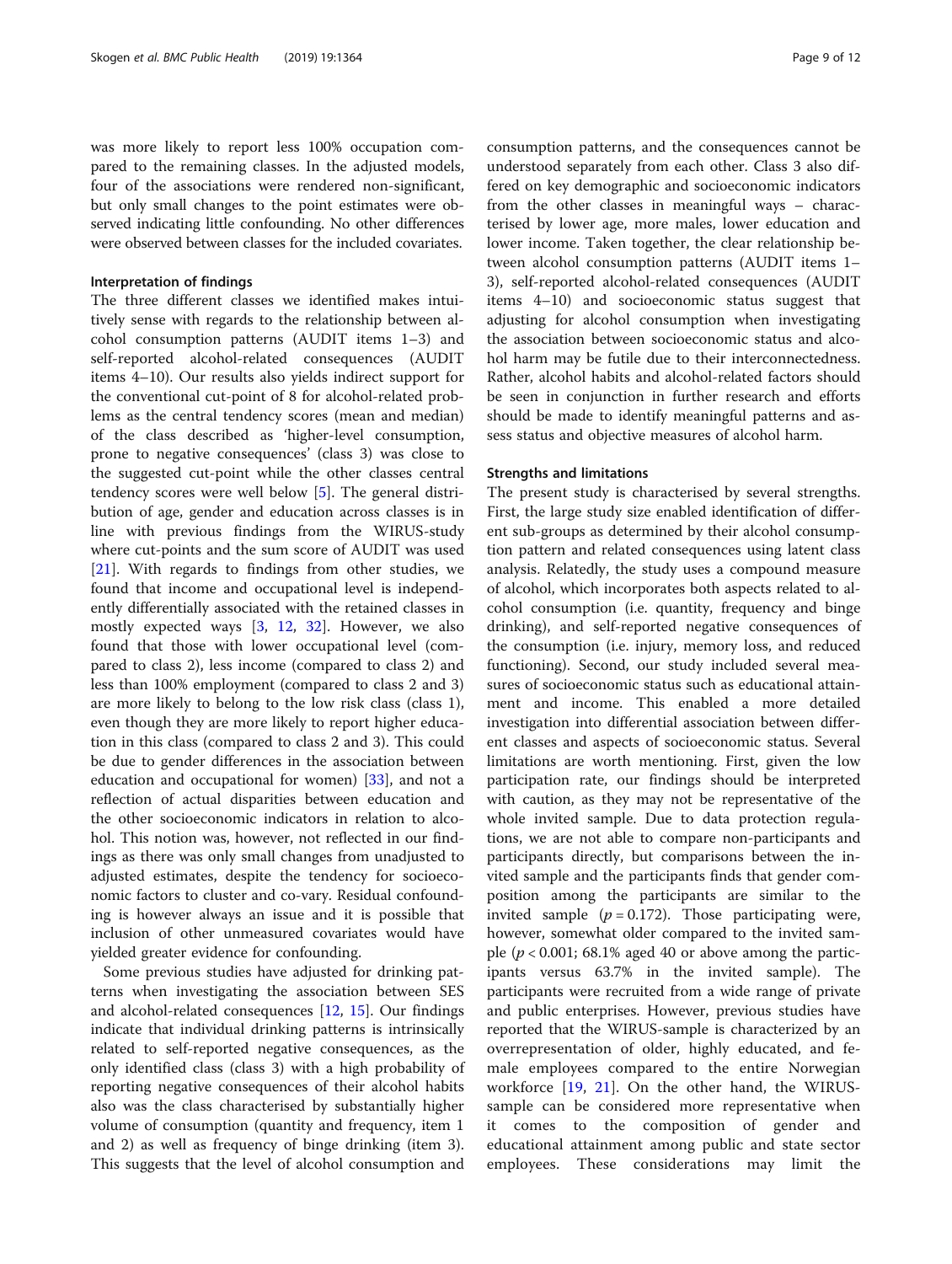generalisability and external validity of the findings from the present study. Also, our findings are not necessarily generalisable to other populations. Most of our participants had an employment size of 100% or more, and the lack of variation thereof limited our ability to analyse differences with respect to employment size. Ideally, the distribution of employment size should be wider in order to investigate this indicator more fully. Furthermore, we were only able to discriminate between three broad levels of occupation. Ideally, a higher degree of differentiation would be preferable to shed more light on the role of education. Third, the WIRUS-study does not include questions regarding other life-style or health factors, such as smoking, diet, physical activity, general or mental health. Inclusion of such factors would have yielded more information regarding the relationship between the identified classes and measure of socioeconomic status, such as for instance abstention from drinking due to chronic health conditions or former alcohol-related problems. Fourth, despite the inclusion of several measures of socioeconomic status, even more measures would increase the value of our findings. This includes for instance area- or neighbourhoodbased deprivation, home/car ownership as socioeconomic status is a complex phenomenon with many facets. Fifth, we were not able to identify a class defined by consistently very high scores across AUDIT-items. This would have been interesting based on previous studies which have highlighted high-risk alcohol groups (see for instance Lewer and colleagues [\[8\]](#page-10-0)) as particularly interesting for understanding the alcohol-harm paradox. The range of AUDIT scores are limited (0–26), and less than 1% of participants scored more than 16 in total, and this is probably partly due to being recruited from a working population.

#### Implications

The findings from the latent class analyses identified a rather large class  $(\approx 15\%)$  with both higher levels of alcohol consumption and a proneness to negative consequences related to their drinking. We were not able to further differentiate this group, and despite being more likely to report negative consequences must be regarded as within the lower end of the risk spectrum as described by Babor and colleagues [[5\]](#page-10-0). That would translate into simple advice as the recommended intervention in a public health perspective [[21\]](#page-11-0). Our findings further highlight a need for differentiation of various aspects of alcohol-related harm and behaviour, and demonstrate a differential association of individual factors often used to gauge SES. Specifically, our findings indicate that being young, male, having low educational attainment and low income were associated with particular exposure to both high levels of alcohol consumption and alcohol-related harm. Such knowledge may have practical implications for alcohol-preventive efforts within the frame of workplace interventions. For instance, companies that to a large extent employ individuals associated with these sociodemographic characteristics, should make alcoholpreventive efforts an overall priority both in terms of general alcohol education, but also more targeted approaches for those that report both higher levels of alcohol consumption and a proneness to negative consequences related to their alcohol habits.

#### Future direction: the alcohol harm paradox

As mentioned in the introduction, both 'differential exposure' and 'differential vulnerability' is relevant when trying to understand mechanisms underlying social inequalities in health. Regarding alcohol harm and differential vulnerability, several aspects may be relevant. First, it is plausible that other life-style factors, such as smoking, unhealthy diet and less physical activity, increases the vulnerability for exposure to alcohol. A recent study concluded for instance that combinations of lifestyle factors such as smoking, excessive alcohol consumption, poor diet and low physical activity is associated with an excess risk for poor health in socioeconomically deprived populations [[1\]](#page-10-0). Despite such findings, Katikreddi and colleagues (2017) reported that smoking and obesity could not help explain the increased alcoholattributable harm observed among lower versus higher socioeconomic groups [[15](#page-10-0)]. Studies informed by twin studies also indicate that alcohol habits are associated with socioeconomic indicators that cannot be explained by shared exposures or a range of potential confounders [[18](#page-11-0)]. Second, other factors such as chronic stress [[34](#page-11-0)], stressful lifeevents [[35](#page-11-0), [36\]](#page-11-0), stigma [[37](#page-11-0)], mental health problems [\[38](#page-11-0)] and poor health in general [\[39\]](#page-11-0) may put individuals in lower socioeconomic status groups at a higher risk for alcohol harm despite similar consumption patterns. Third, a more limited access to high-level quality health care [[40](#page-11-0), [41](#page-11-0)] or less efficient application of available health information ('health literacy') [[42](#page-11-0), [43\]](#page-11-0) may also result in excess exacerbation of symptoms or conditions attributable to alcohol in groups with lower socioeconomic status compared to groups higher on the socioeconomic ladder. The abovementioned vulnerability-factors may modify the relationship between alcohol exposure and alcohol-related harm in complex ways. We are not aware of studies which have specifically investigated this and future research need to further address differential exposure and differential vulnerability as a potential mechanism. In that respect an evidence review, Roche and colleagues highlighted some of the challenges with respect to giving an overview of social inequality in alcohol-related health [\[2](#page-10-0)]:

- 1. The use of different measures of socioeconomic status as well as alcohol use across studies
- 2. Different determinants can interact with each other in a multitude of ways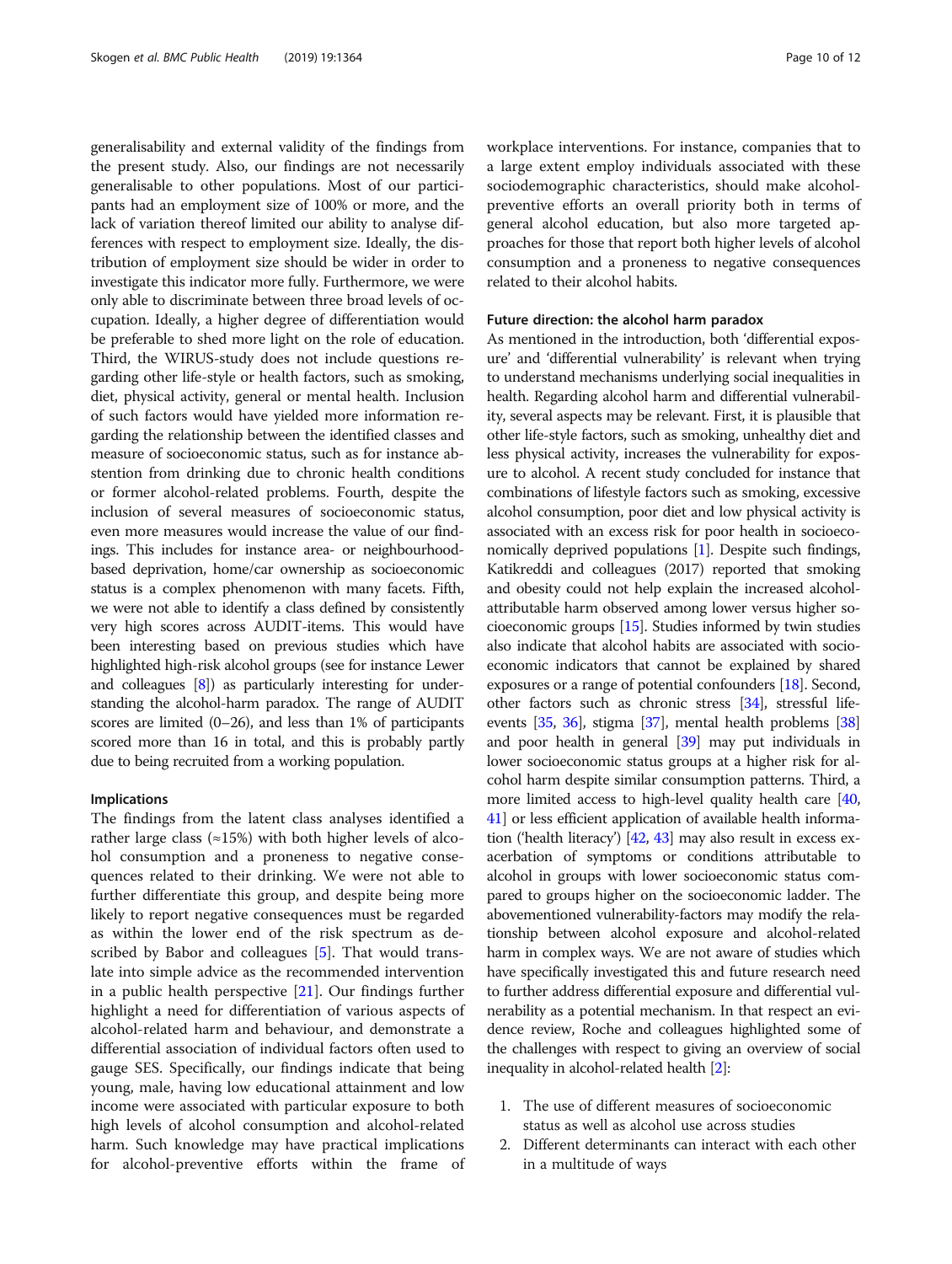- <span id="page-10-0"></span>3. The different components of socioeconomic status can act as mediators for each other
- 4. Disadvantaged groups may be encumbered by several risk factors, which in turn can interact and modify each other

Navigating these abovementioned factors in future research will provide further knowledge about the true relationship between alcohol consumption patterns, alcohol harm and socioeconomic status.

#### Conclusions

We found evidence for three latent classes based on the participants' response pattern on AUDIT. The class reporting the lowest levels of alcohol consumption, also reported the lowest level of negative alcohol-related consequences. The class with the highest levels of alcohol consumption, also reported the highest level of negative consequences. This highlight the interconnectedness of alcohol consumption and alcohol-related consequences, and also suggest that efforts to disentangle them is very challenging. Our finding that the classes identified were systematically differentially associated with the included measures of socioeconomic status yields further insights into to intricate relationship between various socioeconomic factors, alcohol use patterns and related negative consequences. Our findings indicate that work places characterized by younger, male employees with lower educational attainment and lower wages should incorporate both general alcohol education and targeted alcohol interventions when necessary in their occupational health efforts.

#### Abbreviations

AUDIT: The Alcohol Use Disorders Identification Test; CI: Confidence interval; LCA: Latent class analysis; OR: Odds ratio; REF: Reference category; REK: Regional Committees for Medical and Health Research in Norway; S.E.: Standard error; WHO: World Health Organization; WIRUS: Workplace Interventions preventing Risky Use of alcohol and Sick leave

#### Acknowledgements

Not applicable.

#### Authors' contributions

RWA is the principal investigator and project manager of the WIRUS-project, and has designed and developed the WIRUS-screening study. JCS analysed that data and drafted the initial manuscript. TB, MMT, HR and RWA provided scientific input to the different drafts and provided data interpretation and suggestions for further analysis. All authors made critical revisions and provided intellectual content to the manuscript, approved the final version to be published, and agreed to be accountable for all aspects of this work. All authors read and approved the final manuscript.

#### Funding

The study was supported by the Norwegian Directorate of Health and the Research Council of Norway. The funding bodies had no role in the design of study nor in data collection, analysis and data interpretation.

#### Availability of data and materials

The dataset used and analysed during the current study is available from the corresponding author on reasonable request.

The study was approved by the Regional Committee for Medical and Health Research in Norway (REK) (approval no. 2014/647). Participants provided written informed consent.

#### Consent for publication

Not applicable.

#### Competing interests

The authors declare that they have no competing interests.

#### Author details

<sup>1</sup>Department of Health Promotion, Norwegian Institute of Public Health Bergen, Norway. <sup>2</sup>Department of Public Health, Faculty of Health Sciences, University of Stavanger, Stavanger, Norway. <sup>3</sup> Alcohol & Drug Research Western Norway, Stavanger University Hospital, Stavanger, Norway. 4 Department of Psychosocial Science, Faculty of Psychology, University of Bergen, Bergen, Norway. <sup>5</sup>Department of Occupational Therapy, Prosthetics and Orthotics, Faculty of Health Sciences, OsloMet – Oslo Metropolitan University, Oslo, Norway. <sup>6</sup>Department of Clinical, Neuro- and Developmental Psychology, Amsterdam Public Health Research Institute, Vrije Universiteit Amsterdam, Amsterdam, the Netherlands.

#### Received: 12 August 2019 Accepted: 20 September 2019 Published online: 24 October 2019

#### References

- 1. Foster HME, et al. The effect of socioeconomic deprivation on the association between an extended measurement of unhealthy lifestyle factors and health outcomes: a prospective analysis of the UK biobank cohort. Lancet Public Health. 2018;3(12):e576–85.
- 2. Roche A, et al. Evidence review: the social determinants of inequities in alcohol consumption and alcohol-related health outcomes. Victoria: VicHealth; 2015.
- 3. Beard E, et al. Deconstructing the alcohol harm paradox: a population based survey of adults in England. PLoS One. 2016;11(9):e0160666.
- 4. Bloomfield K, et al. Social inequalities in alcohol consumption and alcoholrelated problems in the study countries of the EU concerted action 'Gender, culture and alcohol problems: a multi-national Study'. Alcohol Alcohol Suppl. 2006;41(1):i26–36.
- 5. Babor T, et al. AUDIT. The Alcohol Use Disorders Identification Test: Guidelines for Use in Primary Care. Geneva: World Health Organization; 2001.
- 6. Saunders JB, et al. Development of the alcohol use disorders identification test (AUDIT): WHO collaborative project on early detection of persons with harmful alcohol consumption--II. Addiction. 1993;88(6):791–804.
- 7. Hall W. Socioeconomic status and susceptibility to alcohol-related harm. Lancet Public Health. 2017;2(6):e250–1.
- 8. Lewer D, et al. Unravelling the alcohol harm paradox: a population-based study of social gradients across very heavy drinking thresholds. BMC Public Health. 2016;16(1):599.
- 9. Diderichsen F, Evans T, Whitehead M. The social basis of disparities in health, in Challenging inequities in health. From ethics to action, T. Evans, et al., Editors. Oxford: Oxford University Press; 2001. p. 12–23.
- 10. Probst C, et al. Socioeconomic differences in alcohol-attributable mortality compared with all-cause mortality: a systematic review and meta-analysis. Int J Epidemiol. 2014;43(4):1314–27.
- 11. Beard E, et al. Associations between socio-economic factors and alcohol consumption: a population survey of adults in England. PLoS One. 2019; 14(2):e0209442.
- 12. Huckle T, You RQ, Casswell S. Socio-economic status predicts drinking patterns but not alcohol-related consequences independently. Addiction. 2010;105(7):1192–202.
- 13. Giskes K, et al. Individual and household-level socioeconomic position is associated with harmful alcohol consumption behaviours among adults. Aust N Z J Public Health. 2011;35(3):270–7.
- 14. Pena S, et al. Socioeconomic inequalities in alcohol consumption in Chile and Finland. Drug Alcohol Depend. 2017;173:24–30.
- 15. Katikireddi SV, et al. Socioeconomic status as an effect modifier of alcohol consumption and harm: analysis of linked cohort data. Lancet Public Health. 2017;2(6):e267–76.